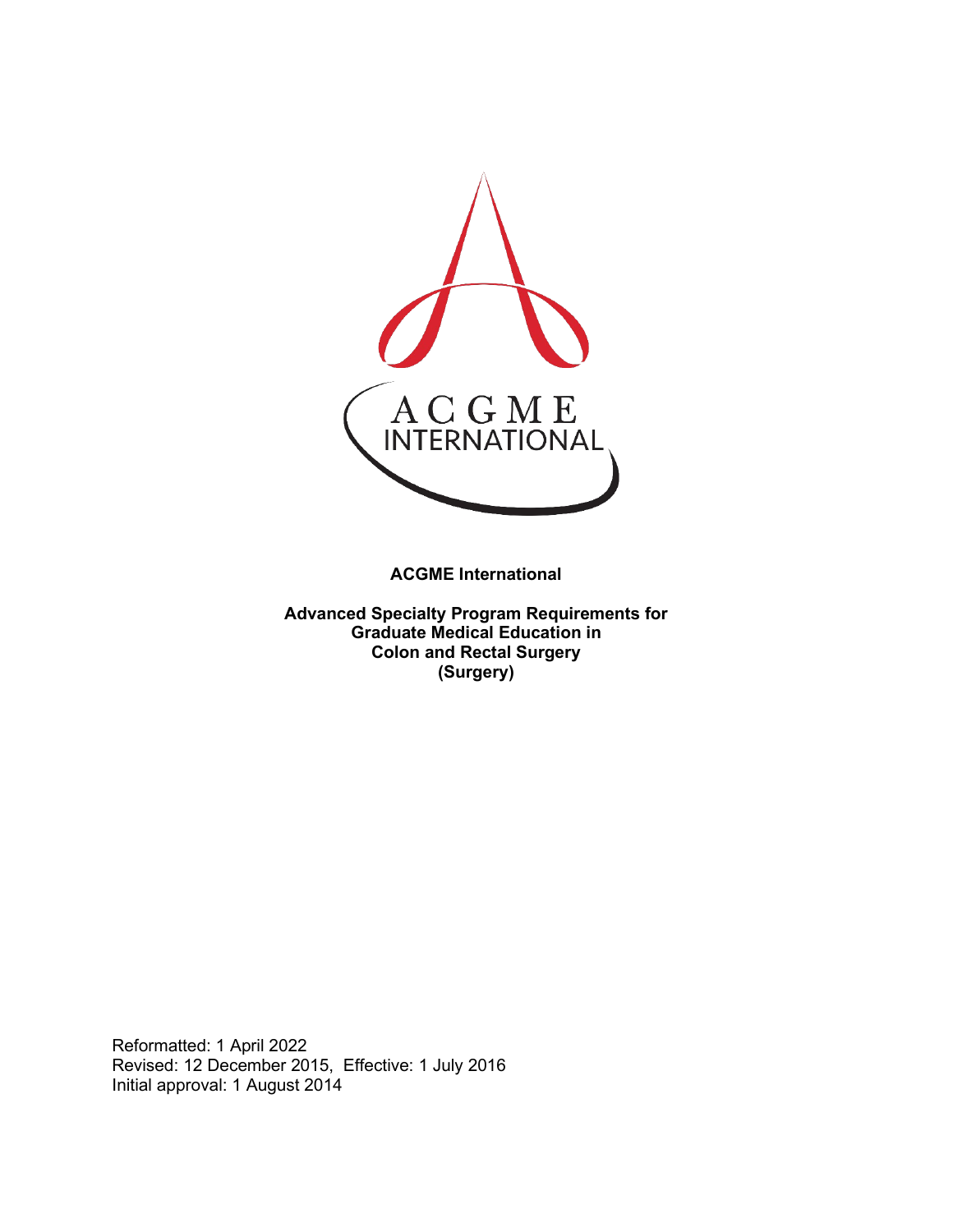## **ACGME International Specialty Program Requirements for Graduate Medical Education in Colon and Rectal Surgery (Surgery)**

#### **Int. Introduction**

*Background and Intent: Programs must achieve and maintain Foundational Accreditation according to the ACGME-I Foundational Requirements prior to receiving Advanced Specialty Accreditation. The Advanced Specialty Requirements noted below complement the ACGME-I Foundational Requirements. For each section, the Advanced Specialty Requirements should be considered together with the Foundational Requirements.*

## **Int. I. Definition and Scope of the Specialty**

Colon and rectal surgery focuses on the medical, surgical, endoscopic, and perioperative management of disorders involving the colon, rectum, and anus, as well as related problems of the abdomen, pelvis, and perineum.

## **Int. II. Duration of Education**

Int. II.A. The educational program in colon and rectal surgery must be 12 or 24 months in length.

## **I. Institution**

## **I.A. Sponsoring Institution**

I.A.1. A fellowship in colon and rectal surgery must function as an integral part of ACGME-I-accredited residency in surgery.

#### **I.B. Participating Sites**

See International Foundational Requirements, Section I.B.

#### **II. Program Personnel and Resources**

#### **II.A. Program Director**

II.A.1. The program director must document each fellow's scholarly activity annually.

#### **II.B. Faculty**

See International Foundational Requirements, Section II.B.

#### **II.C. Other Program Personnel**

II.C.1. Each fellow must have the opportunity to interact with other providers, such as enterostomal therapists, mid-level providers, nurses, other specialists, and social workers.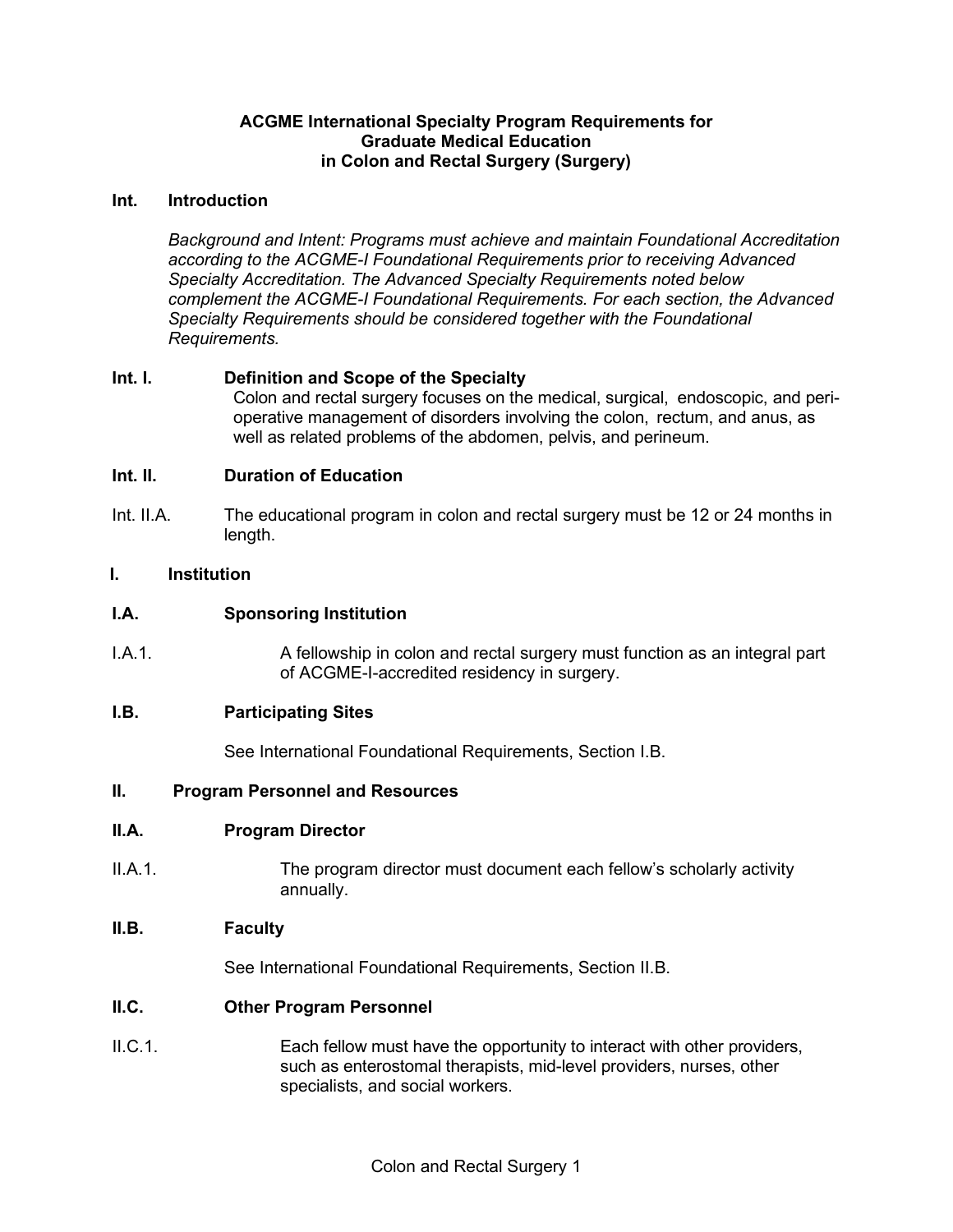## **II.D. Resources**

| II.D.1. | The program must have access to the volume and variety of colon and<br>rectal patients and surgery necessary for fellows to perform the required<br>minimum case numbers and achieve all required outcomes. |
|---------|-------------------------------------------------------------------------------------------------------------------------------------------------------------------------------------------------------------|
| II.D.2. | Fellows must have the following testing methods available for use in the<br>evaluation and treatment of patients:                                                                                           |

- II.D.2.a) anorectal manometry;
- II.D.2.b) defecography/dynamic magnetic resonance imaging (MRI);
- II.D.2.c) electromyography and pudendal nerve testing;
- II.D.2.d) pelvic floor exercise, rehabilitation, and directed biofeedback; and,
- II.D.2.e) transit time assessment.
- II.D.3. Fellows must be provided with office workspace with computer hardware, software, support, internet access, reference assistance, and statistical support.
- II.D.4. Fellows must be provided with reliable systems for prompt communication with supervising faculty members.

## **III. Fellow Appointment**

## **III.A. Eligibility Criteria**

III.A.1. Prior to appointment in the program, fellows should have completed an ACGME-I-accredited residency program in surgery, or a surgery residency program acceptable to the Sponsoring Institution's Graduate Medical Education Committee.

## **III.B. Number of Fellows**

See International Foundational Requirements, Section III.B.

## **IV. Specialty-Specific Educational Program**

## **IV.A. ACGME-I Competencies**

- IV.A.1. The program must integrate the following ACGME-I Competencies into the curriculum.
- IV.A.1.a) Professionalism
- IV.A.1.a).(1) Fellows must demonstrate a commitment to professionalism and an adherence to ethical principles**.** Fellows must demonstrate: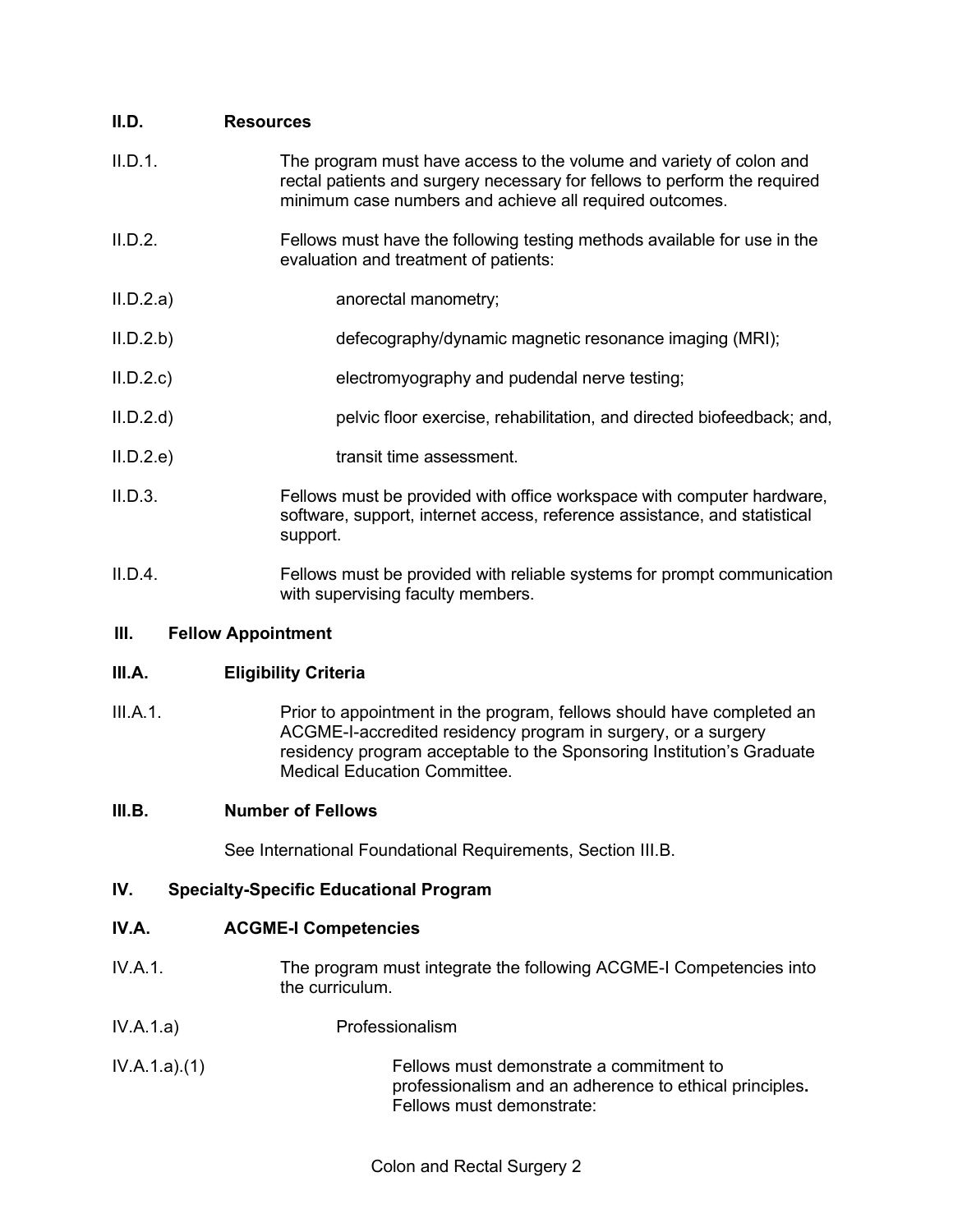| IV.A.1.a)(1)(a)        | a high standard of ethical behavior; and,                                                                                                                                                                  |
|------------------------|------------------------------------------------------------------------------------------------------------------------------------------------------------------------------------------------------------|
| IV.A.1.a)(1)(b)        | a commitment to continuity of care.                                                                                                                                                                        |
| IV.A.1.b)              | <b>Patient Care and Procedural Skills</b>                                                                                                                                                                  |
| IV.A.1.b)(1)           | Fellows must provide patient care that is compassionate,<br>appropriate, and effective for the treatment of health<br>problems and the promotion of health. Fellows must<br>demonstrate competence in:     |
| IV.A.1.b)(1)(a)        | the evaluation and management of patients with all<br>of the essential colon and rectal surgical disorders,<br>including:                                                                                  |
| IV.A.1.b)(1).(a)(i)    | pre-operative diagnosis, indications,<br>alternatives, risks, and preparation;                                                                                                                             |
| IV.A.1.b)(1)(a)(ii)    | assessment of patient risk, nutritional status,<br>co-morbidities, and need for pre-operative<br>treatment and peri-operative prophylaxis;                                                                 |
| IV.A.1.b)(1)(a)(iii)   | interpretation of a variety of testing methods<br>in the evaluation and treatment of patients;                                                                                                             |
| IV.A.1.b) (1) (a) (iv) | appropriate non-operative management;                                                                                                                                                                      |
| IV.A.1.b)(1)(a)(v)     | operative management, including all<br>technical aspects, intra-operative decision<br>making, avoidance and management of<br>intra-operative complications, and<br>management of unexpected findings; and, |
| IV.A.1.b)(1)(a)(vi)    | post-operative management, including<br>recognition and treatment of complications,<br>and appropriate follow-up and additional<br>treatment.                                                              |
| IV.A.1.b)(1)(b)        | the treatment of the essential colon and rectal<br>surgery disorders, including:                                                                                                                           |
| IV.A.1.b)(1)(b)(i)     | abdominal and pelvic disorders, to include:                                                                                                                                                                |
| IV.A.1.b)(1)(b)(i)(a)  | carcinoma of the colon, rectum, and<br>anus;                                                                                                                                                               |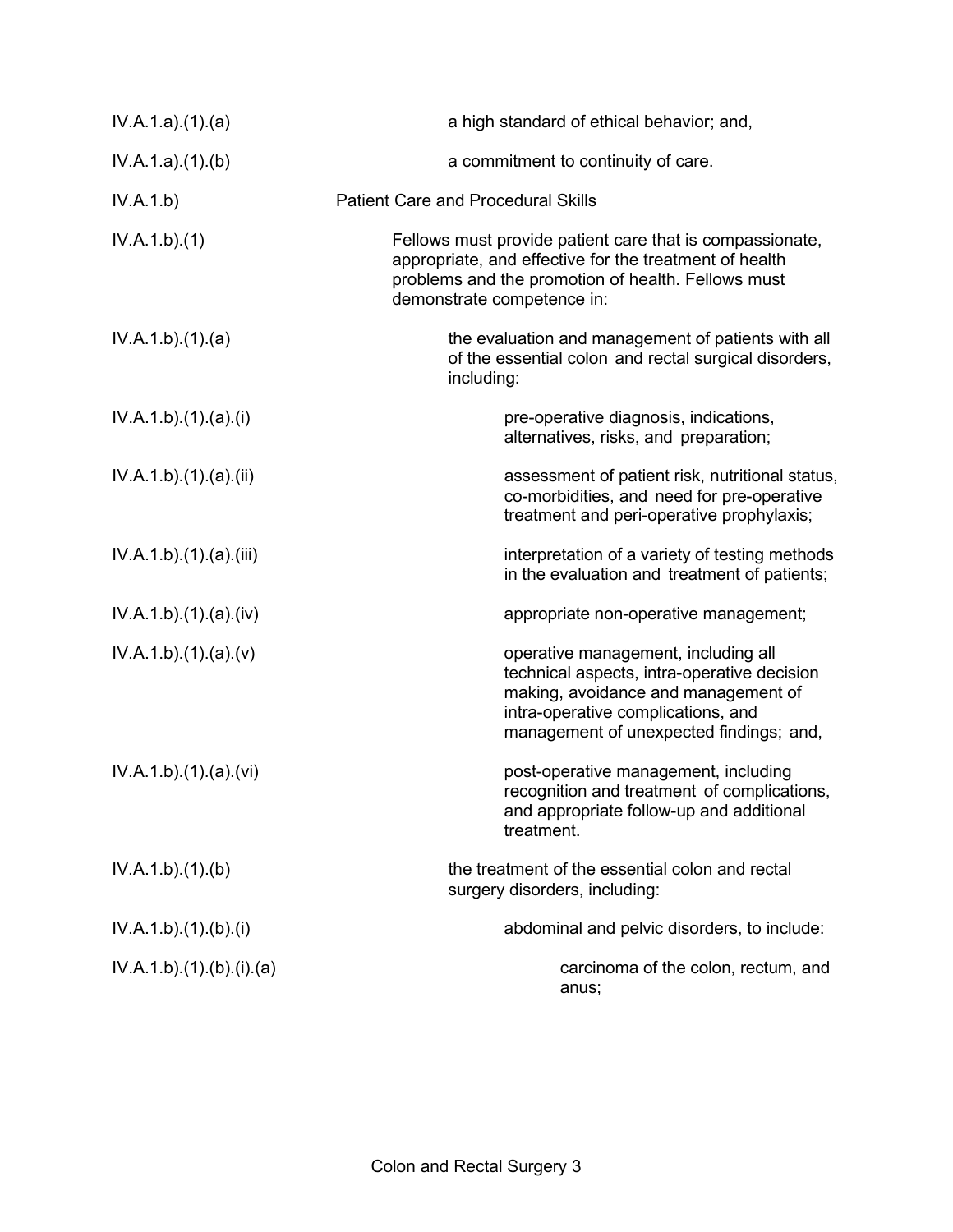| IV.A.1.b)(1)(b)(i)(b)     | colorectal infectious diseases,<br>including sexually transmitted<br>infections diseases (STIs) and other<br>colidities, including clostridium<br>difficile and human<br>immunodeficiency virus (HIV)-related<br>infection; |
|---------------------------|-----------------------------------------------------------------------------------------------------------------------------------------------------------------------------------------------------------------------------|
| IV.A.1.b)(1)(b)(i)(c)     | diverticular disease;                                                                                                                                                                                                       |
| IV.A.1.b)(1)(b)(i)(d)     | gastrointestinal obstruction, including<br>those due to adhesions, malignancy,<br>volvulus, hernias, and pseudo<br>obstruction;                                                                                             |
| IV.A.1.b)(1)(b)(i)(e)     | inflammatory bowel disease,<br>including Crohn's disease and<br>ulcerative colitis;                                                                                                                                         |
| IV.A.1.b)(1)(b)(i)(f)     | inherited colorectal disorders,<br>including familial polyposis,<br>hereditary cancer syndromes, other<br>inherited polyposis syndromes, and<br>related genetic disorders;                                                  |
| IV.A.1.b)(1)(b)(i)(g)     | lower gastrointestinal hemorrhage;                                                                                                                                                                                          |
| IV.A.1.b)(1)(b)(i)(h)     | other neoplastic processes, including<br>gastrointestinal stromal tumor<br>(GIST), lymphoma, carcinoid,<br>desmoids, and small bowel and<br>mesenteric tumors; and,                                                         |
| IV.A.1.b) (1) (b) (i) (i) | radiation enteritis and the effects of<br>ionizing radiation.                                                                                                                                                               |
| IV.A.1.b)(1)(b)(ii)       | anorectal and perineal disorders, to include:                                                                                                                                                                               |
| IV.A.1.b)(1)(b)(ii)(a)    | anal fissure;                                                                                                                                                                                                               |
| IV.A.1.b)(1)(b)(ii)(b)    | anorectal stenosis;                                                                                                                                                                                                         |
| IV.A.1.b)(1)(b)(ii)(c)    | fistulas, both anorectal, and<br>rectovaginal;                                                                                                                                                                              |
| IV.A.1.b)(1)(b)(ii)(d)    | hemorrhoids;                                                                                                                                                                                                                |
| IV.A.1.b)(1)(b)(ii)(e)    | hidradenitis;                                                                                                                                                                                                               |
| IV.A.1.b)(1)(b)(ii)(f)    | meningocele, chordoma, and<br>teratoma;                                                                                                                                                                                     |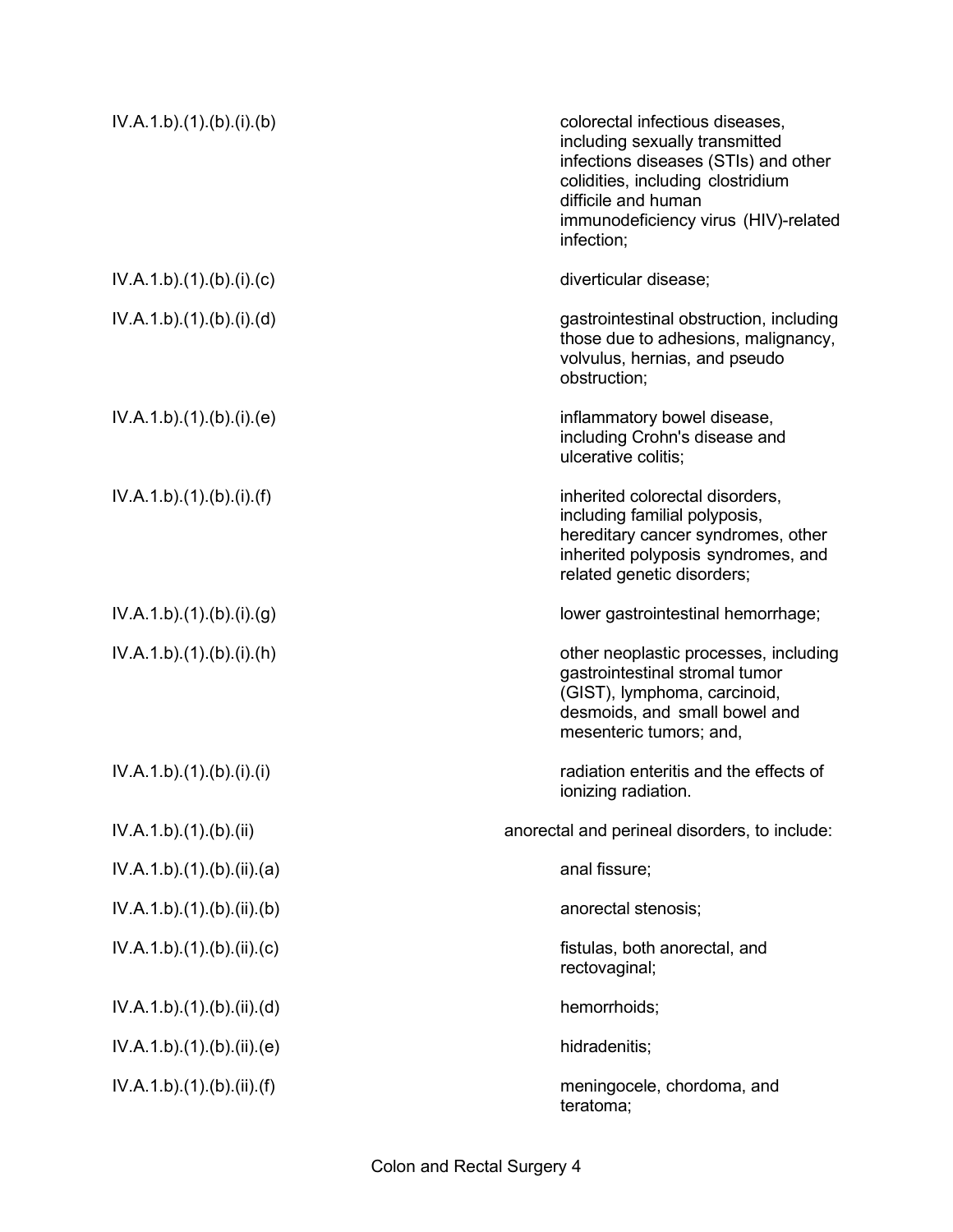| IV.A.1.b)(1)(b)(ii)(g)    | necrotizing fasciitis;                                                                                                                        |
|---------------------------|-----------------------------------------------------------------------------------------------------------------------------------------------|
| IV.A.1.b)(1)(b)(ii)(h)    | pilonidal disease;                                                                                                                            |
| IV.A.1.b)(1)(b)(ii)(i)    | presacral/retrorectal lesions,<br>including cysts; and,                                                                                       |
| IV.A.1.b)(1)(b)(ii)(j)    | pruritus ani.                                                                                                                                 |
| IV.A.1.b) (1) (b) (iii)   | pelvic floor disorders, to include:                                                                                                           |
| IV.A.1.b)(1)(b)(iii)(a)   | constipation, including clinical and<br>physiological evaluation, dysmotility,<br>anismus, and other forms of pelvic<br>outlet obstruction;   |
| IV.A.1.b)(1)(b)(iii)(b)   | fecal incontinence; and,                                                                                                                      |
| IV.A.1.b)(1)(b)(iii)(c)   | rectal and pelvic prolapse, rectocele,<br>and solitary rectal ulcer syndrome.                                                                 |
| IV.A.1.b)(1)(c)           | the following essential colon and rectal surgery<br>procedures:                                                                               |
| IV.A.1.b)(1)(c)(i)        | abdominal procedures, to include:                                                                                                             |
| IV.A.1.b)(1)(c)(i)(a)     | abdominoperineal resection and total<br>proctocolectomy;                                                                                      |
| IV.A.1.b)(1)(c)(i)(b)     | creation of stomas and surgical<br>management of stoma<br>complications;                                                                      |
| IV.A.1.b)(1)(c)(i)(c)     | ileal pouch-anal anastomosis;                                                                                                                 |
| IV.A.1.b)(1)(c)(i)(d)     | laparoscopic abdominal and<br>gastrointestinal surgery, including<br>colon and rectal resections, ostomy<br>construction and prolapse repair; |
| IV.A.1.b)(1)(c)(i)(e)     | low anterior resection with colorectal<br>and coloanal anastomosis;                                                                           |
| IV.A.1.b) (1) (c) (i) (f) | procedures for rectal prolapse;                                                                                                               |
| IV.A.1.b)(1)(c)(i)(g)     | segmental colectomy, including<br>ileocolic resection and colon<br>resection;                                                                 |
| IV.A.1.b)(1)(c)(i)(h)     | small bowel resection; and,                                                                                                                   |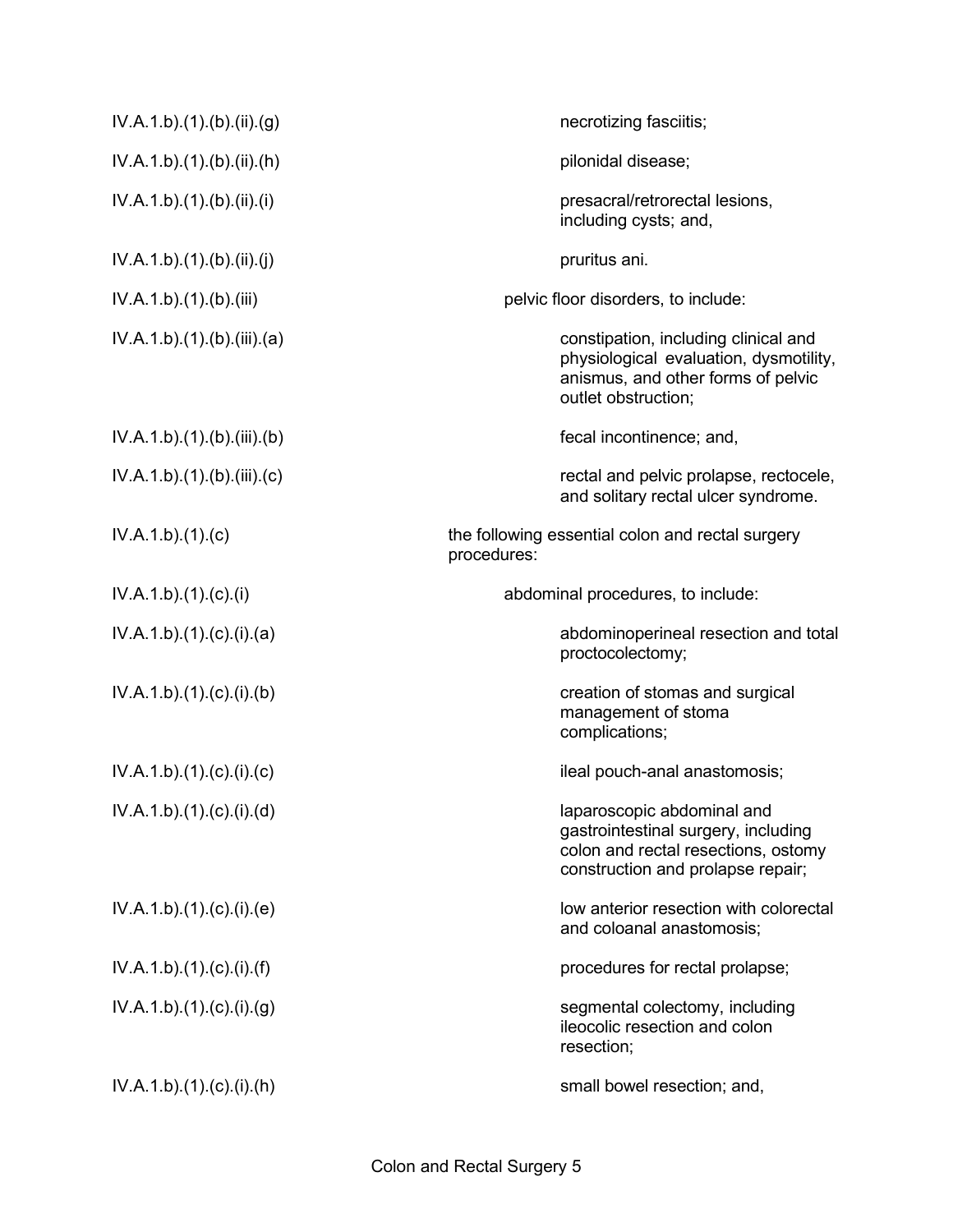| IV.A.1.b)(1)(c)(i)(i)   |                          | stricturoplasty.                                                                                                                                                                                                 |
|-------------------------|--------------------------|------------------------------------------------------------------------------------------------------------------------------------------------------------------------------------------------------------------|
| IV.A.1.b)(1)(c)(ii)     |                          | anorectal and perinal procedures, to<br>include:                                                                                                                                                                 |
| IV.A.1.b)(1)(c)(ii)(a)  |                          | anoplasty;                                                                                                                                                                                                       |
| IV.A.1.b)(1)(c)(ii)(b)  |                          | fistulotomies, including primary and<br>staged advancement flap repairs of<br>complex anorectal and rectovaginal<br>fistulas:                                                                                    |
| IV.A.1.b)(1)(c)(ii)(c)  |                          | hemorrhoidectomy, including<br>operative and office treatment;                                                                                                                                                   |
| IV.A.1.b)(1)(c)(ii)(d)  |                          | internal sphincterotomy;                                                                                                                                                                                         |
| IV.A.1.b)(1)(c)(ii)(e)  |                          | perineal repairs of rectal prolapse;                                                                                                                                                                             |
| IV.A.1.b)(1)(c)(ii)(f)  |                          | transanal excision of rectal<br>neoplasms;                                                                                                                                                                       |
| IV.A.1.b)(1)(c)(ii)(g)  |                          | treatment of hidradenitis; and,                                                                                                                                                                                  |
| IV.A.1.b)(1)(c)(ii)(h)  |                          | treatment of pilonidal disease.                                                                                                                                                                                  |
| IV.A.1.b)(1)(c)(iii)    |                          | endoscopic procedures, to include:                                                                                                                                                                               |
| IV.A.1.b)(1)(c)(iii)(a) |                          | anoscopy;                                                                                                                                                                                                        |
| IV.A.1.b)(1)(c)(iii)(b) |                          | colonoscopy, both diagnostic and<br>therapeutic;                                                                                                                                                                 |
| IV.A.1.b)(1)(c)(iii)(c) |                          | sigmoidoscopy, both rigid and<br>flexible; and,                                                                                                                                                                  |
| IV.A.1.b)(1)(c)(iii)(d) |                          | administration of conscious sedation<br>and local analgesia.                                                                                                                                                     |
| IV.A.1.b)(1)(c)(iv)     |                          | pelvic floor procedures, to include<br>interpretation of clinical and laboratory study<br>results, including anorectal manometry,<br>anorectal ultrasound/pelvic MRI,<br>defecography, and transit time studies. |
| IV.A.1.c)               | <b>Medical Knowledge</b> |                                                                                                                                                                                                                  |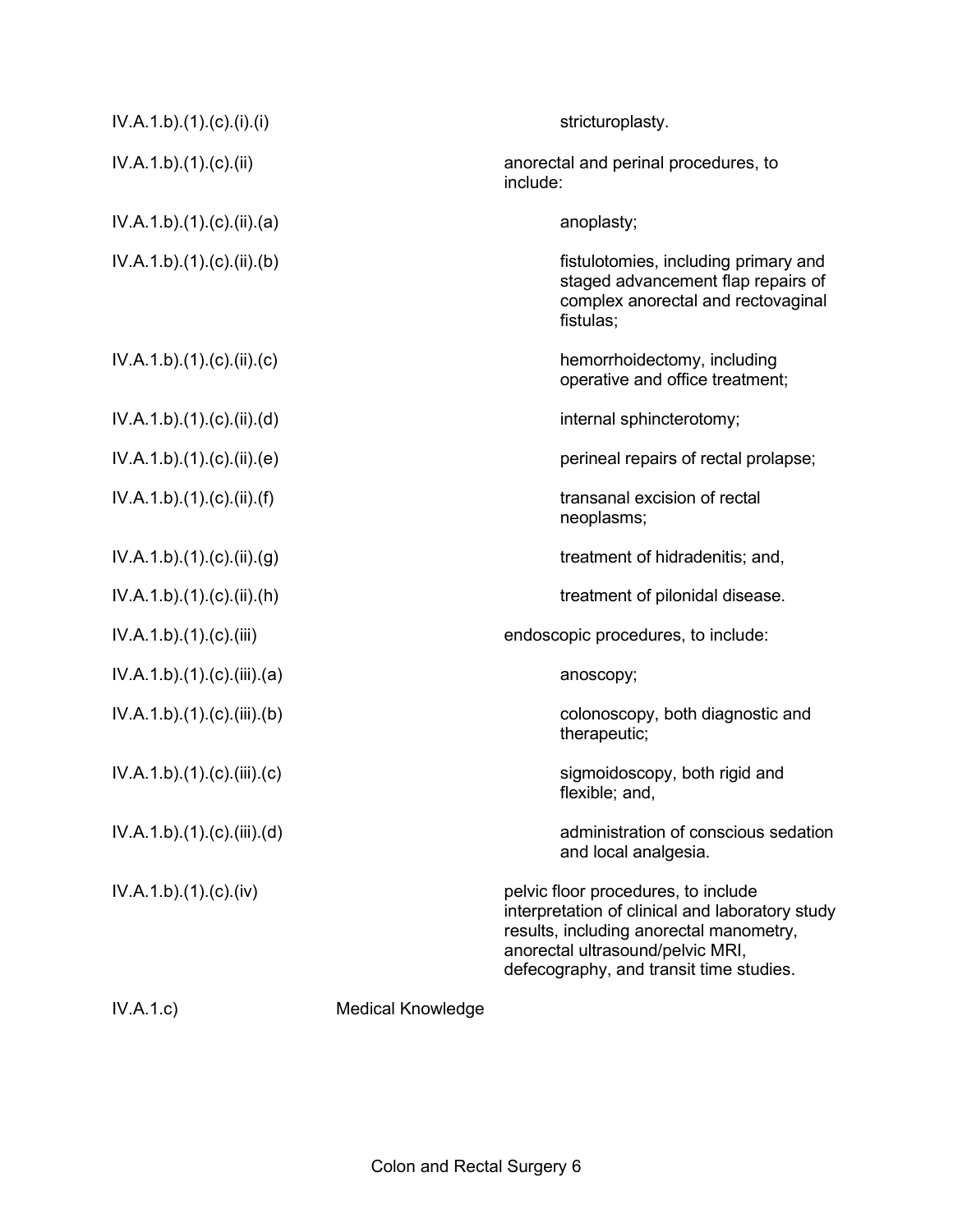| $IV.A.1.c.$ (1)                       | Fellows must demonstrate knowledge of established and<br>evolving biomedical clinical, epidemiological, and social-<br>behavioral sciences, as well as the application of this<br>knowledge to patient care. Fellows must demonstrate<br>knowledge of:                                                                                                             |
|---------------------------------------|--------------------------------------------------------------------------------------------------------------------------------------------------------------------------------------------------------------------------------------------------------------------------------------------------------------------------------------------------------------------|
| $IV.A.1.c$ . $(1).$ $(a)$             | anatomy, embryology, and physiology of the colon,<br>rectum, anus, and related structures;                                                                                                                                                                                                                                                                         |
| $IV.A.1.c$ . $(1).$ (b)               | essential colorectal disorders;                                                                                                                                                                                                                                                                                                                                    |
| $IV.A.1.c$ ). $(1)$ . $(c)$           | additional colon and rectal surgery-related issues,<br>including:                                                                                                                                                                                                                                                                                                  |
| $IV.A.1.c$ ). $(1). (c). (i)$         | congenital disorders, to include congenital<br>pelvic and sacral neoplasms; Hirschsprung's<br>disease; imperforate anus; and urogenital<br>and sacral dysgenesis, including spina<br>bifida;                                                                                                                                                                       |
| $IV.A.1.c$ ). $(1).$ (c). $(ii)$      | genetics and molecular biology as they<br>apply to colorectal disorders;                                                                                                                                                                                                                                                                                           |
| $IV.A.1.c$ . $(1).$ $(c)$ . $(iii)$   | gynecological disorders, to include<br>endometriosis, considerations in managing<br>the pregnant patient with colorectal<br>disorders, and related intra-operative<br>findings, such as ovarian lesions, fibroids,<br>endometrial implants, and gynecological<br>prolapse;                                                                                         |
| $IV.A.1.c$ . $(1).(c).(iv)$           | other pediatric and congenital disorders, to<br>include childhood fissure, encopresis,<br>juvenile polyposis, malrotation, Meckel's<br>diverticulum, and prolapse;                                                                                                                                                                                                 |
| $IV.A.1.c$ ). $(1). (c). (v)$         | other pelvic disorders, to include cystocele,<br>enterocele, urinary incontinence, and vaginal<br>and uterine prolapse;                                                                                                                                                                                                                                            |
| $IV.A.1.c$ . $(1).$ $(c)$ . $(vi)$    | the pathology of colon and rectal disorders;                                                                                                                                                                                                                                                                                                                       |
| $IV.A.1.c$ ). $(1)$ . $(c)$ . $(vii)$ | radiological and other imaging modalities, to<br>include plain x-rays, contrast studies,<br>computed tomography (CT), positron<br>emission tomography (PET), CT<br>colonography MRI, nuclear medicine scans,<br>angiography, defecography, abdominal<br>ultrasound, evaluation for deep vein<br>thrombosis and pulmonary embolism,<br>fistulograms, and sinograms; |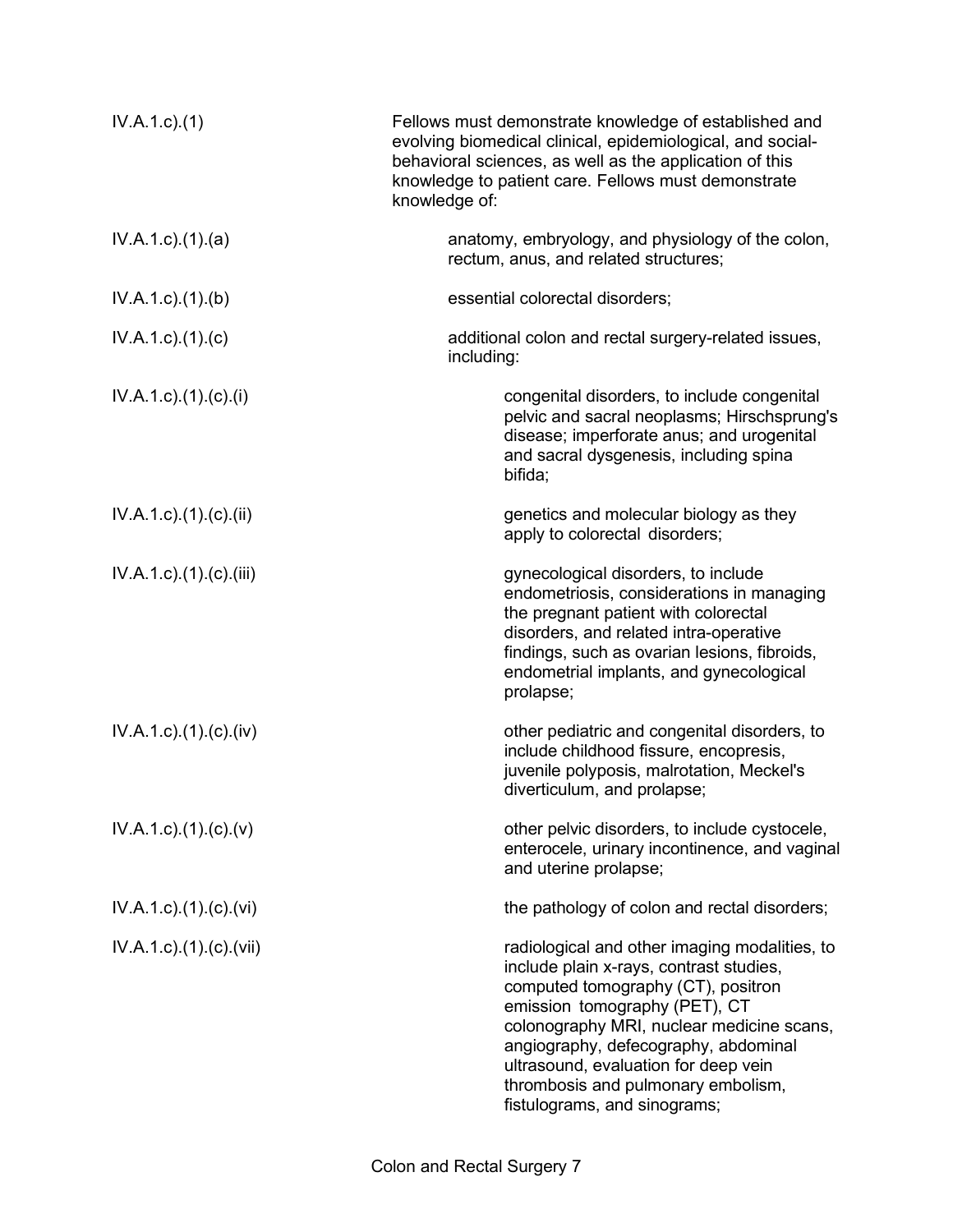| IV.A.1.c).(1).(c).(viii)             | related medical conditions;                                                                                                                                                                                                                                                                                                                                     |
|--------------------------------------|-----------------------------------------------------------------------------------------------------------------------------------------------------------------------------------------------------------------------------------------------------------------------------------------------------------------------------------------------------------------|
| $IV.A.1.c$ . $(1). (c). (ix)$        | urological disorders, to include urinary<br>incontinence, fistulas to the urinary tract,<br>involvement of the ureters, bladder, and<br>urethra in colorectal disease, and identifying<br>and avoiding intra-operative injury to the<br>ureters; and,                                                                                                           |
| $IV.A.1.c$ ). $(1). (c). (x)$        | vascular and mesenteric disorders affecting<br>the colon and rectum.                                                                                                                                                                                                                                                                                            |
| $IV.A.1.c$ ). $(1).$                 | additional colon and rectal surgery-related<br>procedures, including:                                                                                                                                                                                                                                                                                           |
| $IV.A.1.c$ . $(1).(d).(i)$           | abdominal procedures, to include continent<br>ileostomy and pelvic exenteration;                                                                                                                                                                                                                                                                                |
| $IV.A.1.c$ ). $(1).$ $(d)$ . $(ii)$  | alternate pelvic pouch techniques, to include<br>colonic J-pouch and coloplasty;                                                                                                                                                                                                                                                                                |
| $IV.A.1.c$ . $(1).$ $(d)$ . $(iii)$  | anastomotic techniques, to include both<br>sewn and stapled methods of colonic and<br>anal anastomoses;                                                                                                                                                                                                                                                         |
| IV.A.1.c).(1).(d).(iv)               | anorectal procedures, to include alternative<br>methods of fistula repair, including fibrin glue<br>and/or plug placement;                                                                                                                                                                                                                                      |
| $IV.A.1.c$ . $(1).(d).(v)$           | flaps and grafts for perineal reconstruction;                                                                                                                                                                                                                                                                                                                   |
| IV.A.1.c).(1).(d).(vi)               | indications for and interpretation of CT<br>colonography;                                                                                                                                                                                                                                                                                                       |
| IV.A.1.c).(1).(d).(vii)              | management of colorectal trauma and<br>foreign bodies;                                                                                                                                                                                                                                                                                                          |
| $IV.A.1.c$ . $(1).$ $(d)$ . $(viii)$ | other procedures for fecal incontinence, to<br>include alternative methods of sphincter<br>repair, augmentation, and implantable<br>devices:                                                                                                                                                                                                                    |
| $IV.A.1.c$ . $(1).$ $(d).$ $(ix)$    | pelvic floor and gastrointestinal physiological<br>assessment and procedures, their uses, and<br>indications, to include performance and<br>interpretation of anorectal manometry,<br>electromyography and pudendal nerve<br>testing, defecography/dynamic MRI, transit<br>time assessment, pelvic floor exercise,<br>rehabilitation, and directed biofeedback; |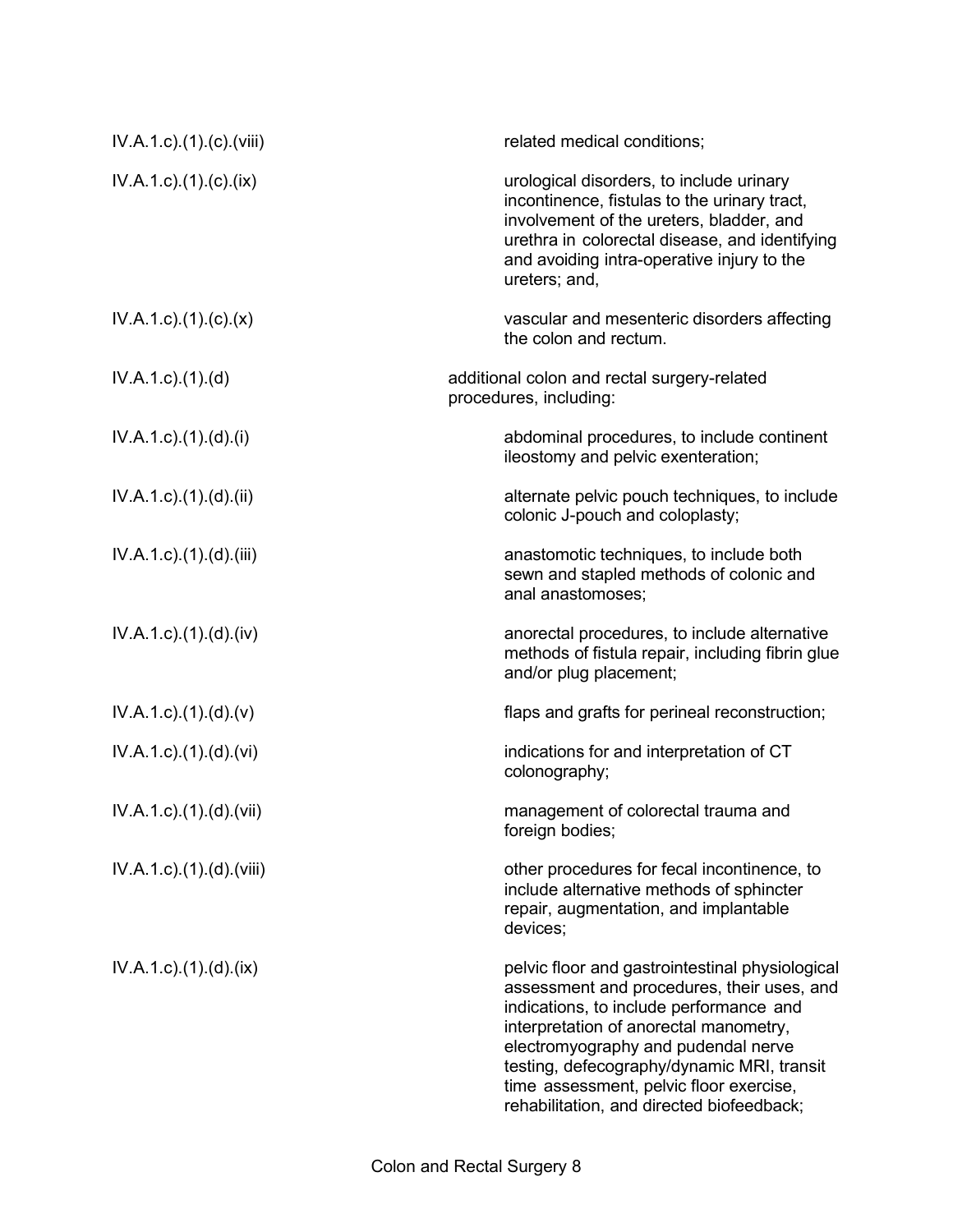| $IV.A.1.c$ . $(1).(d).(x)$         | procedures for pelvic prolapse in addition to<br>rectal prolapsed, to include rectocele and<br>enterocele repairs; and,                                                                                                                                                                         |
|------------------------------------|-------------------------------------------------------------------------------------------------------------------------------------------------------------------------------------------------------------------------------------------------------------------------------------------------|
| $IV.A.1.c$ . $(1).$ $(d)$ . $(xi)$ | transanal endoscopic microsurgery.                                                                                                                                                                                                                                                              |
| IV.A.1.d)                          | Practice-based Learning and Improvement                                                                                                                                                                                                                                                         |
| IV.A.1.d)(1)                       | Fellows must demonstrate the ability to investigate and<br>evaluate their care of patients, to appraise and assimilate<br>scientific evidence, and to continuously improve patient<br>care based on constant self-evaluation and lifelong<br>learning. Fellows must demonstrate the ability to: |
| IV.A.1.d.(1).(a)                   | evaluate and analyze patient care outcomes; and,                                                                                                                                                                                                                                                |
| IV.A.1.d.(1)(b)                    | utilize an evidence-based approach to patient care.                                                                                                                                                                                                                                             |
| IV.A.1.e)                          | Interpersonal and Communication Skills                                                                                                                                                                                                                                                          |
| IV.A.1.e. (1)                      | Fellows must demonstrate interpersonal and<br>communication skills that result in the effective exchange<br>of information and collaboration with patients, their<br>families, and health professionals.                                                                                        |
| IV.A.1.f)                          | <b>Systems-based Practice</b>                                                                                                                                                                                                                                                                   |
| IV.A.1.f)(1)                       | Fellows must demonstrate an awareness of and<br>responsiveness to the larger context and system of health<br>care, including the social determinates of health, as well as<br>the ability to call effectively on other resources in the<br>system to produce optimal care.                      |
| IV.B.                              | <b>Regularly Scheduled Educational Activities</b>                                                                                                                                                                                                                                               |
| IV.B.1.                            | There must be a structured, program-long series of didactic sessions with<br>the faculty members that follows the written curriculum, held on at least a<br>weekly basis.                                                                                                                       |
| IV.B.2.                            | Regular colon and rectal conferences must be coordinated among<br>program sites to allow attendance by a majority of faculty members and<br>fellows.                                                                                                                                            |
| IV.B.2.a)                          | A conference attendance record for both fellows and faculty<br>members must be maintained.                                                                                                                                                                                                      |
| IV.B.2.b)                          | Fellows must attend a minimum of 70 percent of all conferences,<br>excluding excused time away for meetings, vacation, and illness.                                                                                                                                                             |
| IV.B.3.                            | Regular conferences must include:                                                                                                                                                                                                                                                               |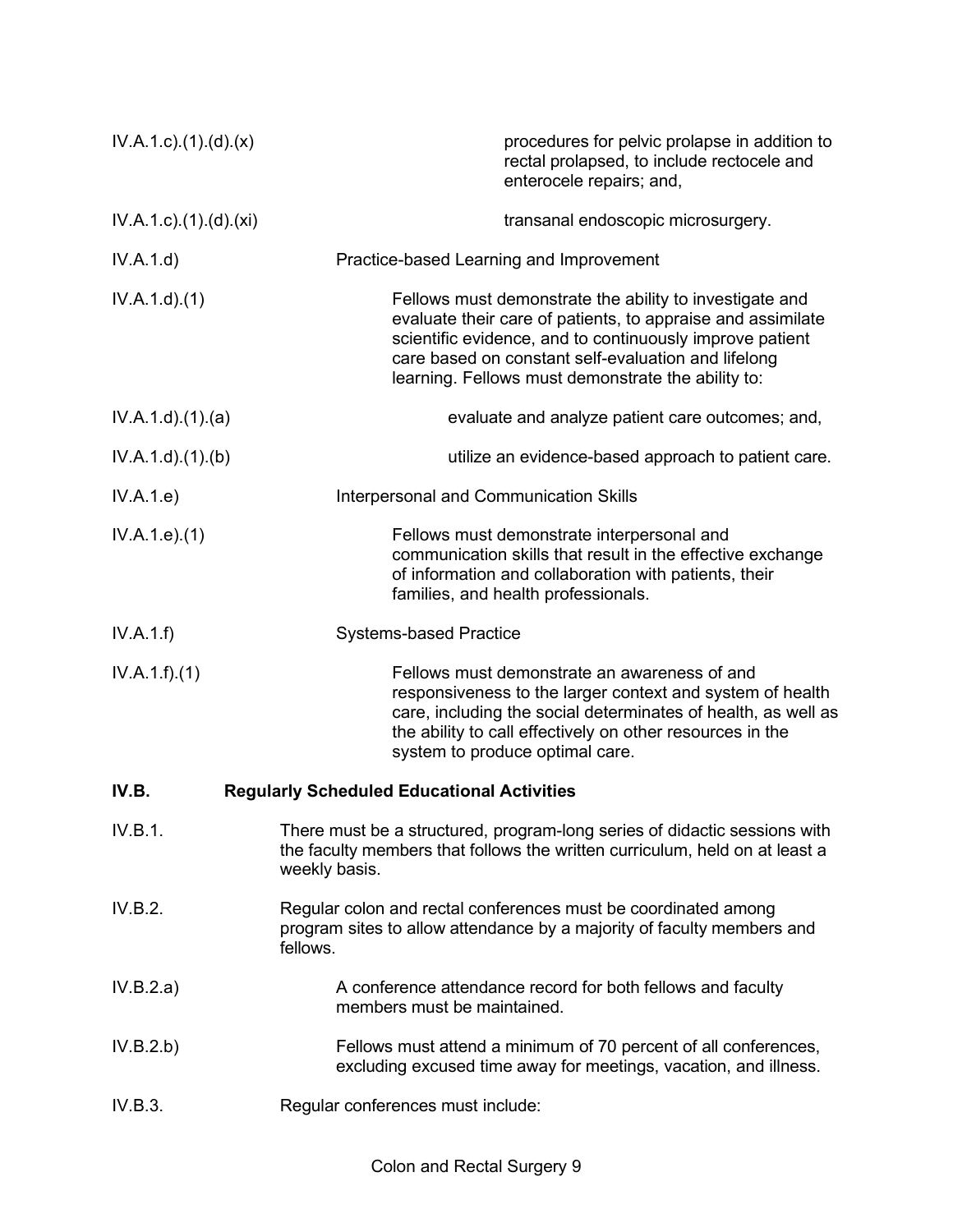| IV.B.3.a)    | morbidity and mortality, held at least monthly, at which all<br>complications occurring on the colon and rectal service(s) are<br>presented for peer-review and follow-up; and,                                                      |
|--------------|--------------------------------------------------------------------------------------------------------------------------------------------------------------------------------------------------------------------------------------|
| IV.B.3.a)(1) | Cases must be presented by the fellow(s), involved faculty<br>members must be present, and other colon and rectal<br>surgery faculty members should participate.                                                                     |
| IV.B.3.b)    | a journal club, held at least quarterly, during which important<br>articles from current and past literature are presented by fellow(s)<br>and any other learners on the service, and are discussed for<br>content and study design. |
| IV.B.4.      | Related pathology and radiology studies should be presented during<br>conferences.                                                                                                                                                   |
| IV.B.5.      | Formal clinical teaching rounds with the responsible faculty member(s)<br>must be conducted on each rotation at least weekly.                                                                                                        |
| IV.C.        | <b>Clinical Experiences</b>                                                                                                                                                                                                          |
| IV.C.1.      | The program must be organized so that fellows participate in patient<br>evaluation and care in each of the following settings:                                                                                                       |
| IV.C.1.a)    | ambulatory clinic/office;                                                                                                                                                                                                            |
| IV.C.1.b)    | emergency department;                                                                                                                                                                                                                |
| IV.C.1.c)    | endoscopy suite/center;                                                                                                                                                                                                              |
| IV.C.1.d)    | inpatient care/hospital; and,                                                                                                                                                                                                        |
| IV.C.1.e)    | operating theater, including inpatient and ambulatory cases.                                                                                                                                                                         |
| IV.C.2.      | Fellows must be exposed to basic and complex patients with:                                                                                                                                                                          |
| IV.C.2.a)    | the broad spectrum of anorectal disease;                                                                                                                                                                                             |
| IV.C.2.b)    | colon, rectal, and anal cancers;                                                                                                                                                                                                     |
| IV.C.2.c)    | colorectal physiological disorders, including fecal incontinence,<br>constipation, rectal and pelvic prolapse, and intestinal dysmotility;                                                                                           |
| IV.C.2.d)    | diverticular disease;                                                                                                                                                                                                                |
| IV.C.2.e)    | inflammatory bowel disease, including ulcerative colitis; and,                                                                                                                                                                       |
| IV.C.2.f)    | relevant genetic disorders, including familial adenomatous<br>polyposis (FAP) and hereditary non-polyposis colorectal cancer<br>(HNPCC).                                                                                             |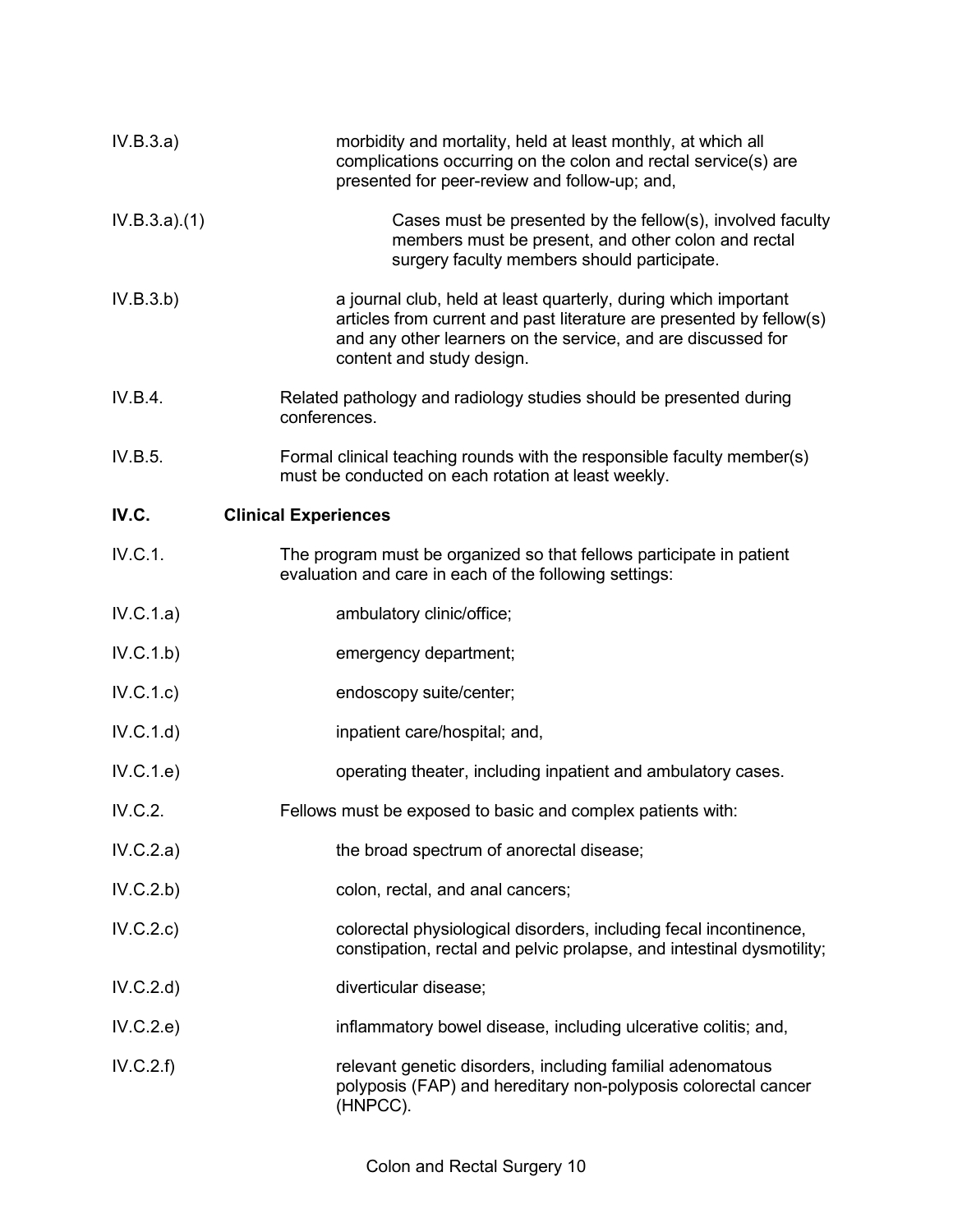| IV.C.3.            | Fellows must have broad operative experience, including:                                                                                                     |
|--------------------|--------------------------------------------------------------------------------------------------------------------------------------------------------------|
| IV.C.3.a)          | abdominal/pelvic surgery, both open and laparoscopic;                                                                                                        |
| IV.C.3.b)          | anorectal surgery; and,                                                                                                                                      |
| IV.C.3.c)          | endoscopic procedures, including flexible sigmoidoscopy and<br>colonoscopy.                                                                                  |
| IV.C.4.            | Fellows must have formal instruction and clinical experiences in all<br>essential disorders and procedures.                                                  |
| IV.C.5.            | Fellows must participate in the evaluation and treatment of patients with:                                                                                   |
| IV.C.5.a)          | anorectal and physiologic disorders, including hemorrhoids,<br>fistulas, abscesses, fissures, constipation, incontinence, and pelvic<br>floor problems; and, |
| IV.C.5.b)          | abdominal disorders, including neoplasia of the colon, rectum, and<br>anus, inflammatory bowel disease, diverticular disease, and rectal<br>prolapse.        |
| IV.C.6.            | Fellows must document case numbers, including:                                                                                                               |
| IV.C.6.a)          | abdominal operations, to include:                                                                                                                            |
| IV.C.6.a)(1)       | laparoscopic resections; and,                                                                                                                                |
| IV.C.6.a)(2)       | pelvic dissections.                                                                                                                                          |
| IV.C.6.b)          | anorectal operations; and,                                                                                                                                   |
| IV.C.6.c)          | procedures evaluating the gastrointestinal tract and pelvic floor, to<br>include:                                                                            |
| $IV.C.6.c$ . $(1)$ | sigmoidoscopy/proctoscopy;                                                                                                                                   |
| IV.C.6.c.2)        | anoscopy;                                                                                                                                                    |
| IV.C.6.c.3)        | rectal and anal ultrasound;                                                                                                                                  |
| $IV.C.6.c$ . $(4)$ | pelvic floor evaluation; and,                                                                                                                                |
| IV.C.6.c.3(5)      | colonoscopies, including interventional procedures.                                                                                                          |
| IV.C.7.            | No more than 50 percent of the total number of cases logged by a fellow<br>should be endoscopic procedures.                                                  |